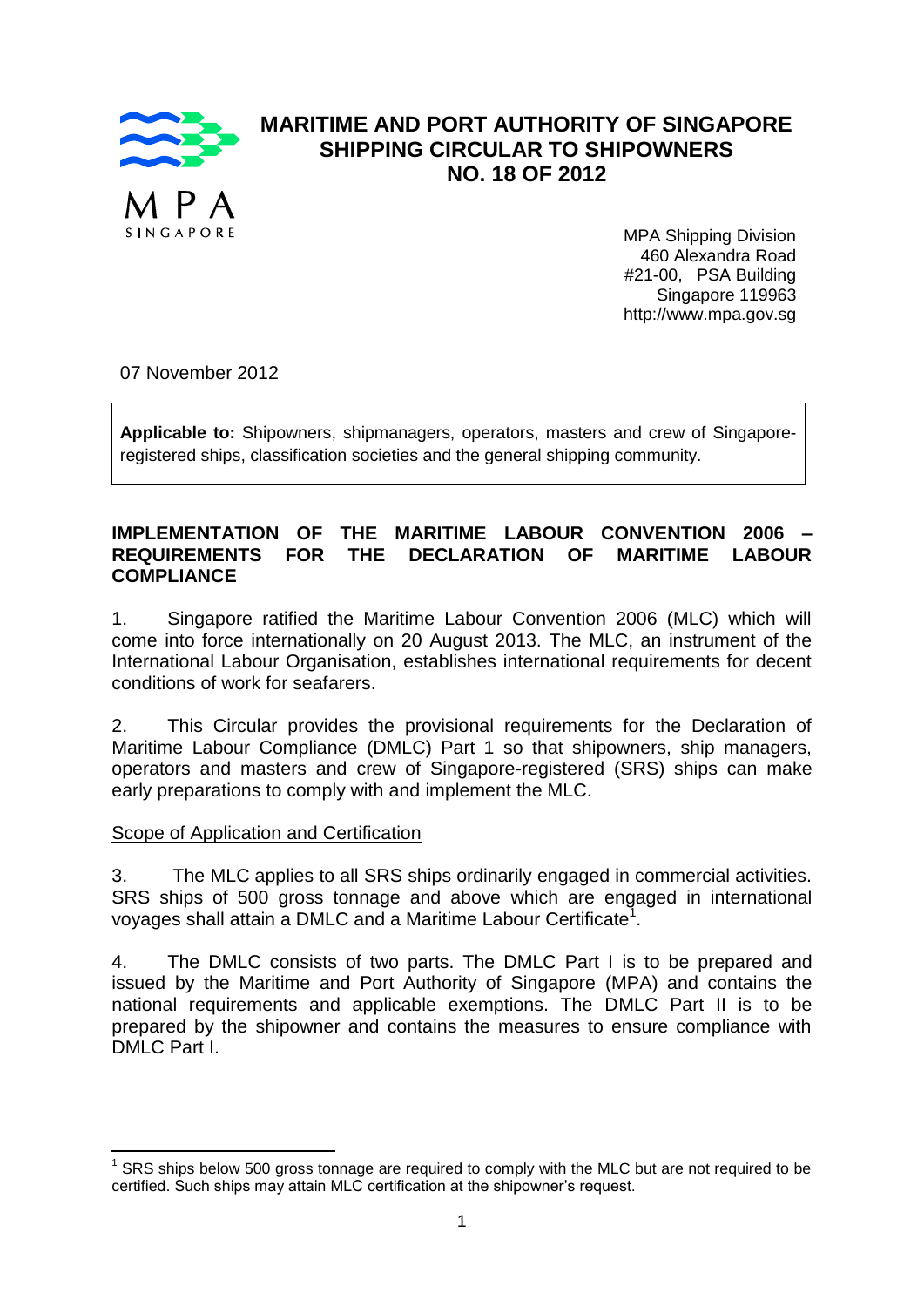5. A Maritime Labour Certificate shall be issued to a ship after the Recognised Organisation (RO) has verified, via inspection, that the ship (including the DMLC Part II) is in compliance with national (DMLC Part I) and applicable MLC requirements. The MPA has authorised our 9 ROs to conduct the inspections and to issue the Maritime Labour Certificate, on behalf of MPA.

6. Shipowners are strongly encouraged to begin preparations for the necessary MLC certification and to approach any of the 9 ROs for assistance in this regard.

## Provisional Requirements of DMLC Part I

7. The DMLC Part I is currently being finalised. In the interim, to facilitate early preparations by shipowners to comply with and implement the MLC, the MPA has, in consultation with the MLC Tripartite Working Group<sup>2</sup>, prepared a list of provisional requirements of DMLC Part I. These requirements are largely finalised, although there may be further refinements. These could be used as a guide or tool for gap analysis.

8. A copy of the list of provisional requirements of DMLC Part I is attached at Annex A. Copies of the list can also be obtained from the Singapore Shipping Association or the 9 ROs. Updates to the list will be circulated when available.

## Statement of Compliance

9. For SRS ships which voluntarily comply with these provisional requirements of DMLC Part I and other applicable MLC requirements, the 9 ROs may issue a "Statement of Compliance" for such ships, should the shipowners request for such a Statement. This voluntary and interim measure facilitates shipowners who have given full effect to the provisional requirements of DMLC Part I and the applicable provisions of the MLC, while the MLC legislation and the DMLC Part I are being finalised.

### Issuing of DMLC Part I

10. Once the requirements for the DMLC Part I are finalised, MPA will issue the DMLC Part I to individual ships, and the target date for this issuance is in 2Q 2013. A Maritime Labour Certificate shall be issued to a ship upon confirmation by any of the 9 ROs that the ship had complied with the following:

- The DMLC Part I
- Any other applicable requirements of the MLC

11. Further Shipping Circulars will be issued in due course to provide additional information on the implementation of the MLC.

 $\overline{\phantom{a}}$  $2$  Chaired by the Maritime and Port Authority of Singapore (MPA) and comprising the social partners of the Singapore Maritime Officers Union (SMOU), Singapore Organisation of Seamen (SOS), the Singapore Shipping Association (SSA) and the Singapore Maritime Employers Federation (SMEF).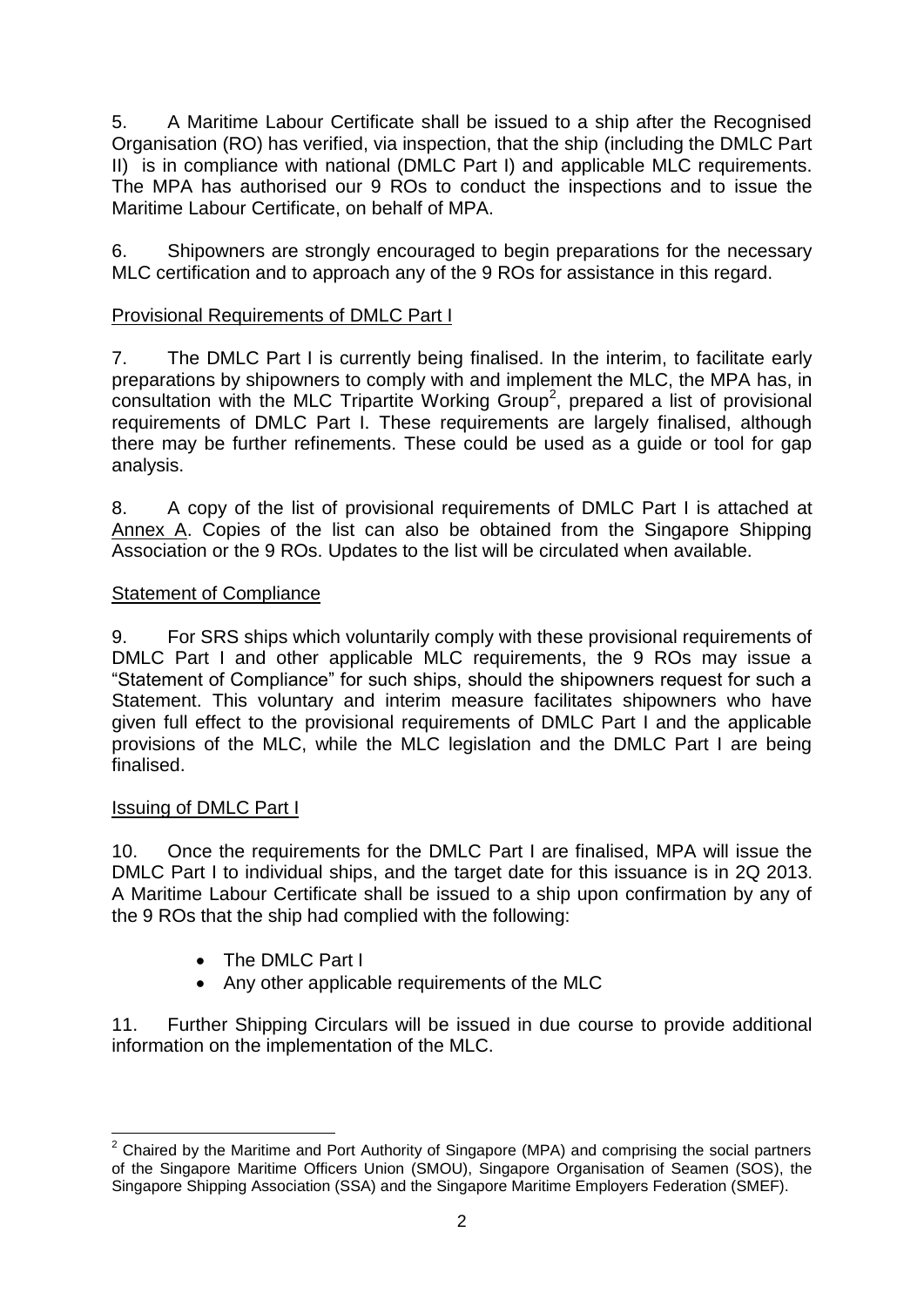- 12. Any queries on this circular should be directed to:
	- Mr Benjamin Wong (Email: Benjamin\_K\_L\_WONG@mpa.gov.sg; Tel: 6375 6216);
	- Ms Irene Goh (Email:Irene\_T\_L\_GOH@mpa.gov.sg; Tel: 6375 6225); or
	- Mr Glendon Goh (Email: Glendon\_GOH@mpa.gov.sg; Tel 6375 6268).

CHEONG KENG SOON DIRECTOR OF MARINE MARITIME AND PORT AUTHORITY OF SINGAPORE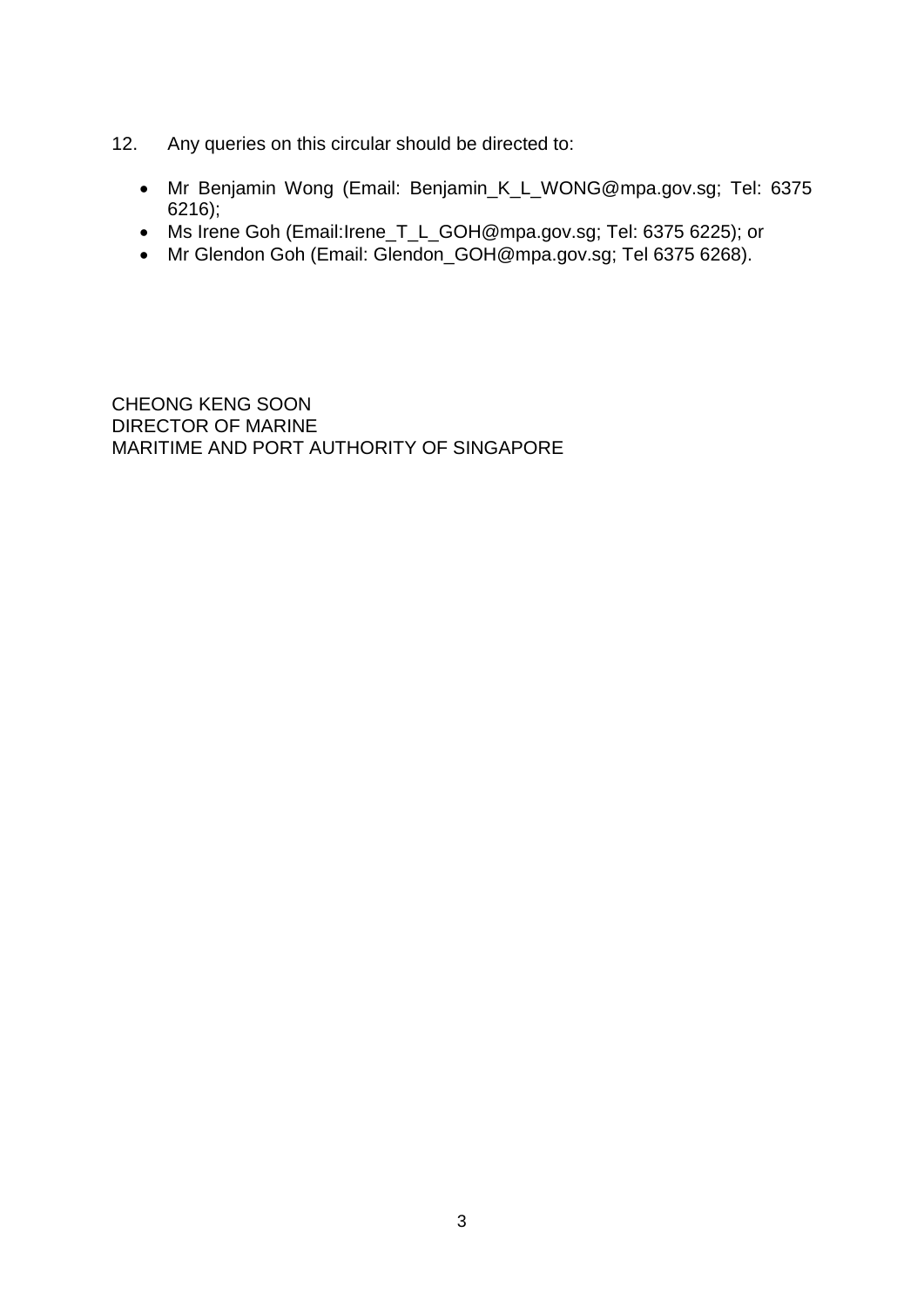**Annex A**

# **List of Provisional Requirements of DMLC Part I**

| 1. Minimum age (Regulation 1.1) | .1<br>years.                         | The minimum age for any seafarer to be employed,<br>engaged or work on board a Singapore-registered ship is 16                                                    |
|---------------------------------|--------------------------------------|-------------------------------------------------------------------------------------------------------------------------------------------------------------------|
|                                 | 16 years and 18 years.               | .2 A "young seafarer" means any person between the ages of                                                                                                        |
|                                 | .3<br>time zone that the ship is in. | "Night" is defined as a period of not less than nine<br>consecutive hours between 2100 hours and 0600 hours in the                                                |
|                                 | .4<br>prohibited, except:            | Night work for seafarers under the age of 18 years is                                                                                                             |
|                                 | Ĵ.                                   | for the purposes of training in accordance with<br>established<br>programmes<br>and<br>schedules<br>approved by the Director; or                                  |
|                                 | ii.                                  | where the Director determines that the specific<br>nature of the work is such that it cannot be<br>carried out at any other time.                                 |
|                                 | .iii                                 | In making any determination under paragraph<br>(ii), the Director shall have regard to the<br>impact on the health or well-being of the<br>seafarer of such work. |
|                                 | following work:                      | 5. Young seafarers shall not be employed in any hazardous<br>work on any ship. "Hazardous work" means any of the                                                  |
|                                 | i.                                   | lifting, moving or carrying of heavy loads or<br>objects;                                                                                                         |
|                                 | ii.                                  | entry into boilers, tanks and cofferdams;                                                                                                                         |
|                                 | iii.                                 | exposure to harmful noise and vibration levels;                                                                                                                   |
|                                 | .iv                                  | operating hoisting and other power machines<br>and tools, or acting as signalers to operators<br>of such equipment;                                               |
|                                 | ٧.                                   | handling mooring or tow lines or ground tackle;                                                                                                                   |
|                                 | .vi                                  | rigging;                                                                                                                                                          |
|                                 | .vii                                 | work aloft or on deck in heavy weather;                                                                                                                           |
|                                 | .viii                                | servicing of electrical equipment;                                                                                                                                |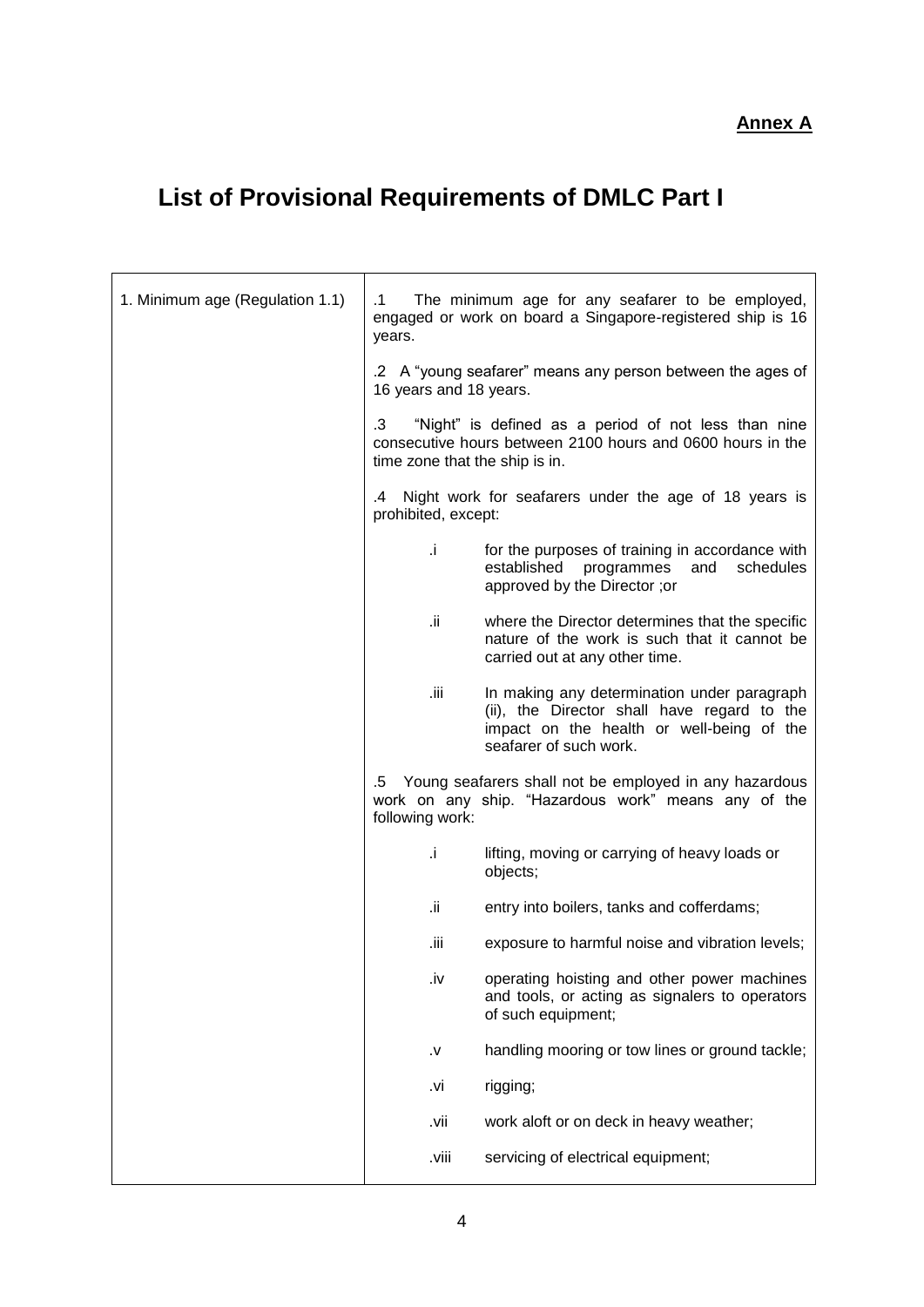|                                                    | .ix                           | exposure to potentially harmful materials or<br>harmful physical agents such as dangerous or<br>toxic substances and ionizing radiations;                                                                                                             |
|----------------------------------------------------|-------------------------------|-------------------------------------------------------------------------------------------------------------------------------------------------------------------------------------------------------------------------------------------------------|
|                                                    | Χ.                            | the cleaning of catering machinery; and                                                                                                                                                                                                               |
|                                                    | .xi                           | the handling or taking charge of ship's boats,<br>and any other work which is likely to<br>jeopardize a person's health or safety that is<br>specified by the Director in writing as<br>hazardous work.                                               |
| 2. Medical certification<br>(Regulation 1.2)       | .1                            | Shipowners shall ensure that, prior to beginning work on a<br>ship, any seafarer employed holds a valid medical fitness<br>certificate attesting that the seafarer is medically fit to perform<br>the duties they are to carry out on board the ship. |
|                                                    | .2<br>website: www.mpa.gov.sg | Medical fitness certificates to seafarers are to be issued in<br>accordance with provisions of section A-I/9 and guidelines in<br>B-I/9 of the revised STCW Code outlined in MPA Shipping<br>Circular 18 of 2011, as updated from time to time on MPA |
|                                                    | by the following:             | .3 The Director accepts valid medical fitness certificate issued                                                                                                                                                                                      |
|                                                    | Ĵ.                            | a medical practitioner recognised by a MLC<br>State Party and familiar with guidelines for<br>conducting pre-sea and periodical medical<br>fitness examinations for seafarers published<br>by IMO, ILO or WHO; or                                     |
|                                                    | ii.                           | a medical practitioner recognised by a STCW<br>State Party on the "STCW White List" (see<br>IMO document MSC.1/Circ.1163/Rev.4 dated<br>8 June 2009, as updated from time to time); or                                                                |
|                                                    | .iii.                         | registered medical practitioners licensed to<br>practice in<br>Singapore and familiar with<br>guidelines<br>for conducting<br>pre-sea<br>and<br>periodical medical fitness examinations for<br>seafarers published by IMO, ILO or WHO.                |
|                                                    | .iv                           | a medical practitioner whose medical<br>certification are accepted by the Director.                                                                                                                                                                   |
|                                                    | .4                            | The maximum validity for medical fitness certificate is two<br>years, and one year for seafarers under the age of 18 years.<br>The maximum validity for colour vision is six years.                                                                   |
|                                                    | .5                            | The nature of the medical examination is to be in<br>accordance with the ILO/WHO Guidelines for Conducting Pre-<br>Sea and Periodic Medical Fitness Examinations for Seafarers<br>(ILO/WHO/D.2/1997), including any subsequent versions.              |
| 3. Qualifications of seafarers<br>(Regulation 1.3) | .1<br>duties.                 | All seafarers working on board any ship shall be trained or<br>certified as competent or otherwise qualified to perform their                                                                                                                         |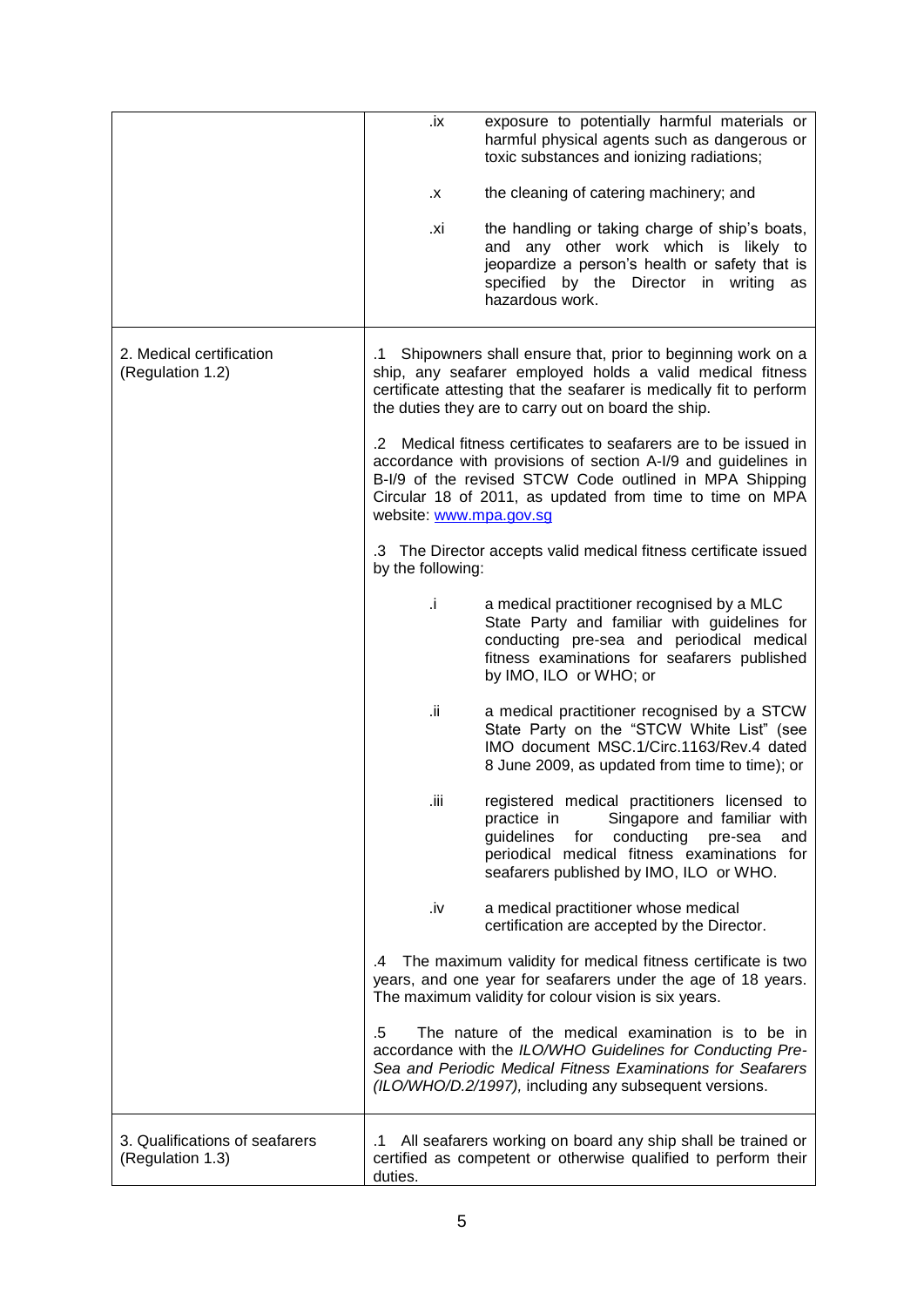|                                                                                                                      | All seafarers working on board any ship shall successfully<br>.2<br>complete trainings for personal safety on board ship.                                                                                                                                                                                        |
|----------------------------------------------------------------------------------------------------------------------|------------------------------------------------------------------------------------------------------------------------------------------------------------------------------------------------------------------------------------------------------------------------------------------------------------------|
|                                                                                                                      | .3 Training and certification in accordance with the mandatory<br>instruments<br>adopted<br>the<br>International<br>Maritime<br>by<br>Organization, including the STCW Convention, is considered<br>as meeting the requirements of paras .1 and .2 above.                                                        |
| 4. Seafarers' employment<br>agreements (Regulation 2.1)                                                              | All seafarers working on board any ship shall each have a<br>.1<br>signed original of the seafarers' employment agreement, and<br>the agreement is to be signed by both the seafarer and the<br>shipowner or a representative of the shipowner.                                                                  |
|                                                                                                                      | All seafarers shall have the opportunity to examine and<br>$\cdot$ 2<br>seek advice on the terms and conditions in their seafarers'<br>employment agreement before signing.                                                                                                                                      |
|                                                                                                                      | .3<br>Shipowners shall ensure that clear information on the<br>conditions of employment, including a copy of the seafarers'<br>employment conditions, are easily obtainable on board by<br>seafarers, and accessible for review by officers of a competent<br>authority, including those in ports to be visited. |
|                                                                                                                      | Shipowners shall ensure that all seafarers are given a<br>.4<br>document containing a record of their employment on board<br>the ship (such as an appropriate "Seaman's Discharge Book"),<br>and that this document shall not contain any information on the<br>quality of the seafarer's work or their wages.   |
|                                                                                                                      | The format of the seafarers' employment agreement,<br>.5<br>prescribed by the Director and which shall be used on board<br>Singapore-registered ships, is contained in Shipping Circular<br>xx of 2012, as updated from time to time on MPA website:<br>www.mpa.gov.sg.                                          |
|                                                                                                                      | The minimum notice period for early termination is not less<br>.6<br>than 7 days, or payment-in-lieu for shorter notice.                                                                                                                                                                                         |
|                                                                                                                      | Any collective bargaining agreement will be incorporated<br>.7<br>as part of a seafarers' employment agreement where<br>appropriate and in accordance with [national laws].                                                                                                                                      |
|                                                                                                                      | [Note: The reference to "national laws" is still under review]                                                                                                                                                                                                                                                   |
| 5. Use of any licensed or certified<br>or regulated private recruitment<br>and placement service<br>(Regulation 1.4) | "Seafarer recruitment and placement service" refers to any<br>$\cdot$ 1<br>person, company, institution, agency or other organisation<br>which is engaged in recruiting seafarers on behalf of<br>shipowners or placing seafarers with third party shipowners.                                                   |
|                                                                                                                      | Services based in Singapore                                                                                                                                                                                                                                                                                      |
|                                                                                                                      | .2<br>All seafarer recruitment and placement service based in<br>Singapore shall apply for and attain an Employment Agency<br>Licence, issued under the Employment Agency Act by the<br>Ministry of Manpower (MOM).                                                                                              |
|                                                                                                                      | .3<br>All seafarer recruitment and placement services based in                                                                                                                                                                                                                                                   |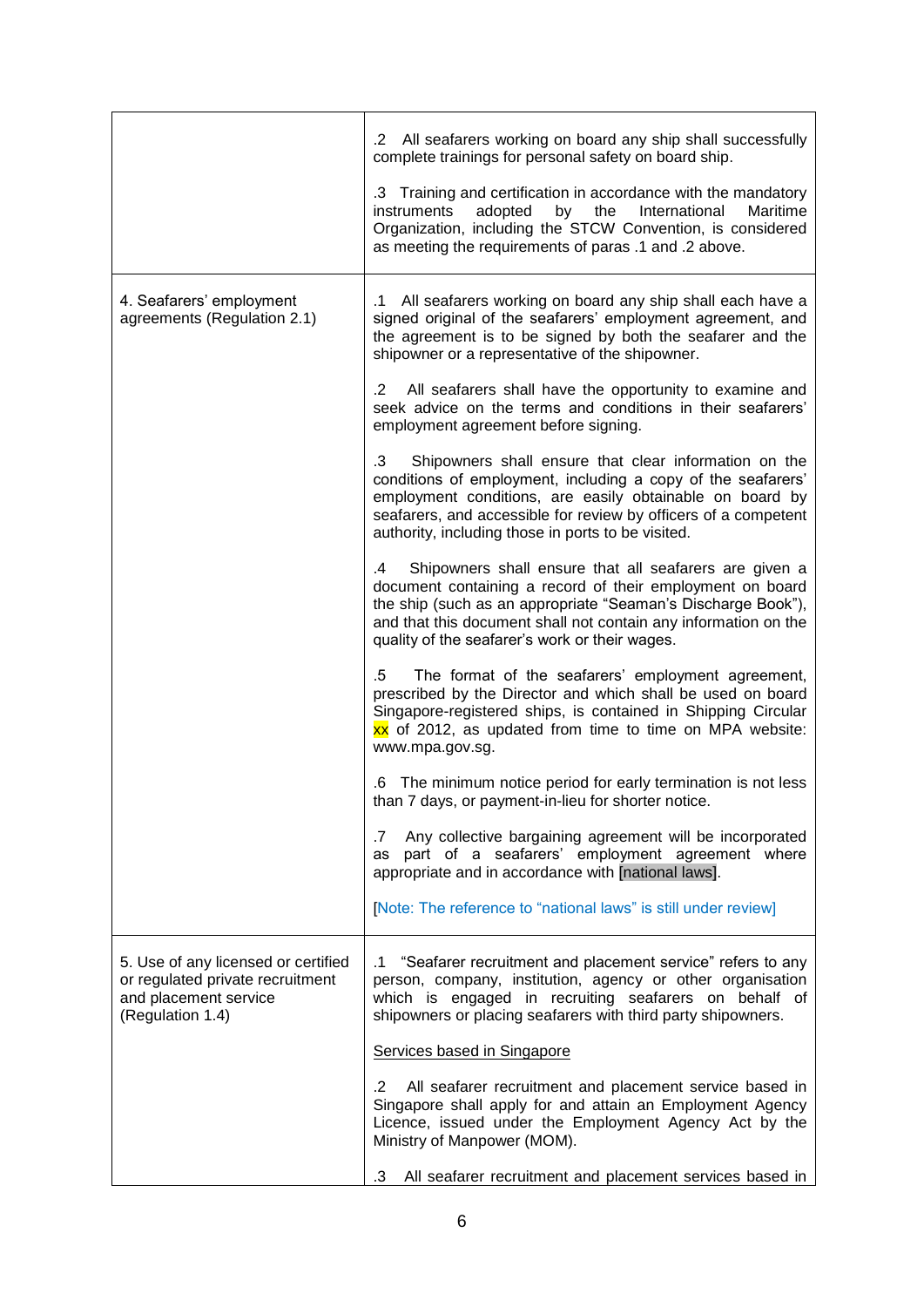|                                              | Singapore shall apply for and attain approval from the Director<br>to provide seafarer recruitment and placement services, and<br>shall only operate in accordance with requirements under<br>national law and MLC.<br>Services based in MLC State Parties<br>Seafarer recruitment agencies based in and licensed by<br>.4<br>State Parties to the MLC 2006 are recognised by the Director.<br>Services based in non-MLC State Parties<br>$.5\,$<br>Shipowners shall ensure that when using seafarer<br>recruitment and placement services located in countries not<br>party to the MLC 2006, such services are, as far as |
|----------------------------------------------|----------------------------------------------------------------------------------------------------------------------------------------------------------------------------------------------------------------------------------------------------------------------------------------------------------------------------------------------------------------------------------------------------------------------------------------------------------------------------------------------------------------------------------------------------------------------------------------------------------------------------|
|                                              | practicable, consistent with the requirements of the MLC 2006.<br>Shipowners may engage any of the 9 Recognised<br>.6<br>Organisations (appointed and authorised by the Director) or<br>the shipowner's internal audit mechanism to audit seafarer<br>recruitment and placement services located in countries not<br>party to the MLC 2006. Shipowners may engage seafarer<br>recruitment and placement service already audited by any of<br>the 9 Recognised Organisations. Shipowners are required to<br>ensure that such services are consistent with the requirements<br>of the MLC 2006.                              |
| 6. Hours of work or rest<br>(Regulation 2.3) | Shipowners shall ensure that every seafarer on board is<br>$\cdot$ 1<br>entitled to hours of rest, and the hours of rest shall not be less<br>than ten hours in any twenty-four-hour period and not less than<br>seventy-seven hours in any seven-day period. The minimum<br>hours of rest may be divided into no more than two periods,<br>one of which shall be at least six hours in length, and the<br>interval between consecutive periods of rest shall not exceed<br>14 hours.                                                                                                                                      |
|                                              | .2 Exceptions from the required hours of rest in paragraph 1<br>can be allowed provided that rest period is not less than 70<br>hours in any 7-day period and shall not be allowed for more<br>than two consecutive weeks. The intervals between two<br>periods of exceptions on board shall not be less than twice the<br>duration of the exception taking into account the guidance<br>regarding prevention of fatigue given in Code B of the STCW<br>2010 (Manila Amendments).                                                                                                                                          |
|                                              | .3 "Hours of rest" means a period during which the seafarer is<br>free to dispose of his time and movements. Meal breaks taken<br>during hours of work shall not be considered as "hours of rest".                                                                                                                                                                                                                                                                                                                                                                                                                         |
|                                              | Shipowners are recommended to use the IMO/ILO model<br>.4<br>formats for recording daily hours of rest and shipboard working<br>arrangements. The formats (IMO/ILO Guidelines for the<br>Development of Tables of Seafarers' Shipboard Working<br>Arrangements and Formats of Records of Seafarers Hours of<br>Work and Rest) are referred to in MPA Shipping Circular No 18<br>of 2011. Shipowners may use their own formats which shall<br>contain at minimum the same information fields as found in the<br>IMO/ILO model formats.                                                                                      |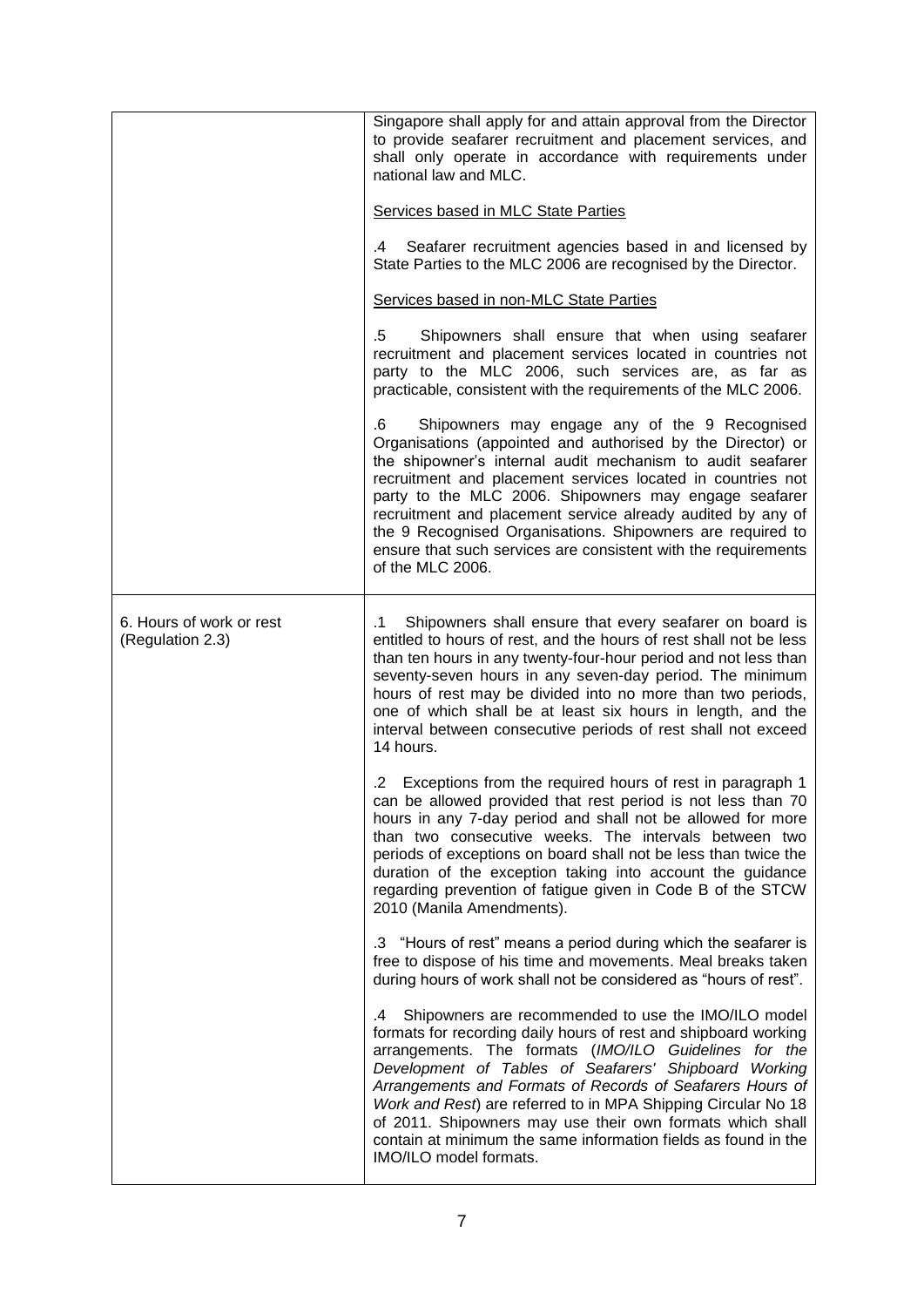| 7. Manning levels for the ship<br>(Regulation 2.7)     | Shipowners shall ensure compliance with the Minimum<br>$\cdot$ 1<br>Safe Manning Document issued by the Director.                                                                                                                                                                                                                                                                                                                                                                     |
|--------------------------------------------------------|---------------------------------------------------------------------------------------------------------------------------------------------------------------------------------------------------------------------------------------------------------------------------------------------------------------------------------------------------------------------------------------------------------------------------------------------------------------------------------------|
| 8. Accommodation (Regulation<br>3.1)                   | Ships constructed on or after the date the MLC 2006<br>$\cdot$ 1<br>comes into force shall comply with the requirements of MLC<br>2006.                                                                                                                                                                                                                                                                                                                                               |
|                                                        | $\cdot$ .2<br>Ships constructed before the date when the MLC 2006<br>comes into force shall comply with the Merchant Shipping<br>(Crew Accommodation) Regulations, if applicable.                                                                                                                                                                                                                                                                                                     |
|                                                        | .3 Documented inspections, by or under authority of the<br>master and at intervals not exceeding 7 days, shall be carried<br>out on board with respect to ensuring that seafarer<br>accommodation is clean, decently habitable and maintained in<br>a good state of repair.                                                                                                                                                                                                           |
| 9. On-board recreational facilities<br>(Regulation3.1) | Ships constructed on or after the date the MLC 2006<br>$\cdot$ 1<br>comes into force shall comply with the requirements of MLC<br>2006.                                                                                                                                                                                                                                                                                                                                               |
|                                                        | Ships constructed before the date when the MLC 2006<br>.2<br>comes into force shall comply with the Merchant Shipping<br>(Crew Accommodation) Regulations, if applicable.                                                                                                                                                                                                                                                                                                             |
|                                                        | .3 Without prejudice to the requirements of the MLC, and<br>taking into consideration the guidelines in Part B, the<br>shipowner should as a basic requirement provide a television,<br>reading materials and space for recreational activities. The<br>seafarers shall be given reasonable access to ship-to-shore<br>telephone communications, and email and Internet facilities,<br>where available, with any charges for the use of these services<br>being reasonable in amount. |
| 10. Food and catering (Regulation<br>3.2)              | Shipowners shall provide and maintain the following<br>.1<br>minimum standards for food and catering on board ships:                                                                                                                                                                                                                                                                                                                                                                  |
|                                                        | .i The provision of food and drinking water shall be of<br>appropriate quality, nutritional value, quantity and<br>variety. The provision of food and drinking water shall<br>also take into account the number of seafarers on<br>board, their religious requirements and cultural<br>practices as they pertain to food, and the duration and<br>nature of the ship's voyage.                                                                                                        |
|                                                        | .ii The organisation and equipment of the catering<br>department shall be such as to permit the provision to<br>the seafarers of adequate, varied and nutritious meals<br>prepared and served in hygienic conditions.                                                                                                                                                                                                                                                                 |
|                                                        | .iii The catering staff shall be properly trained or<br>instructed for their positions.                                                                                                                                                                                                                                                                                                                                                                                               |
|                                                        | Shipowners shall provide seafarers on board with food and<br>$.2\overline{ }$<br>drinking water free of charge during the period of engagement.                                                                                                                                                                                                                                                                                                                                       |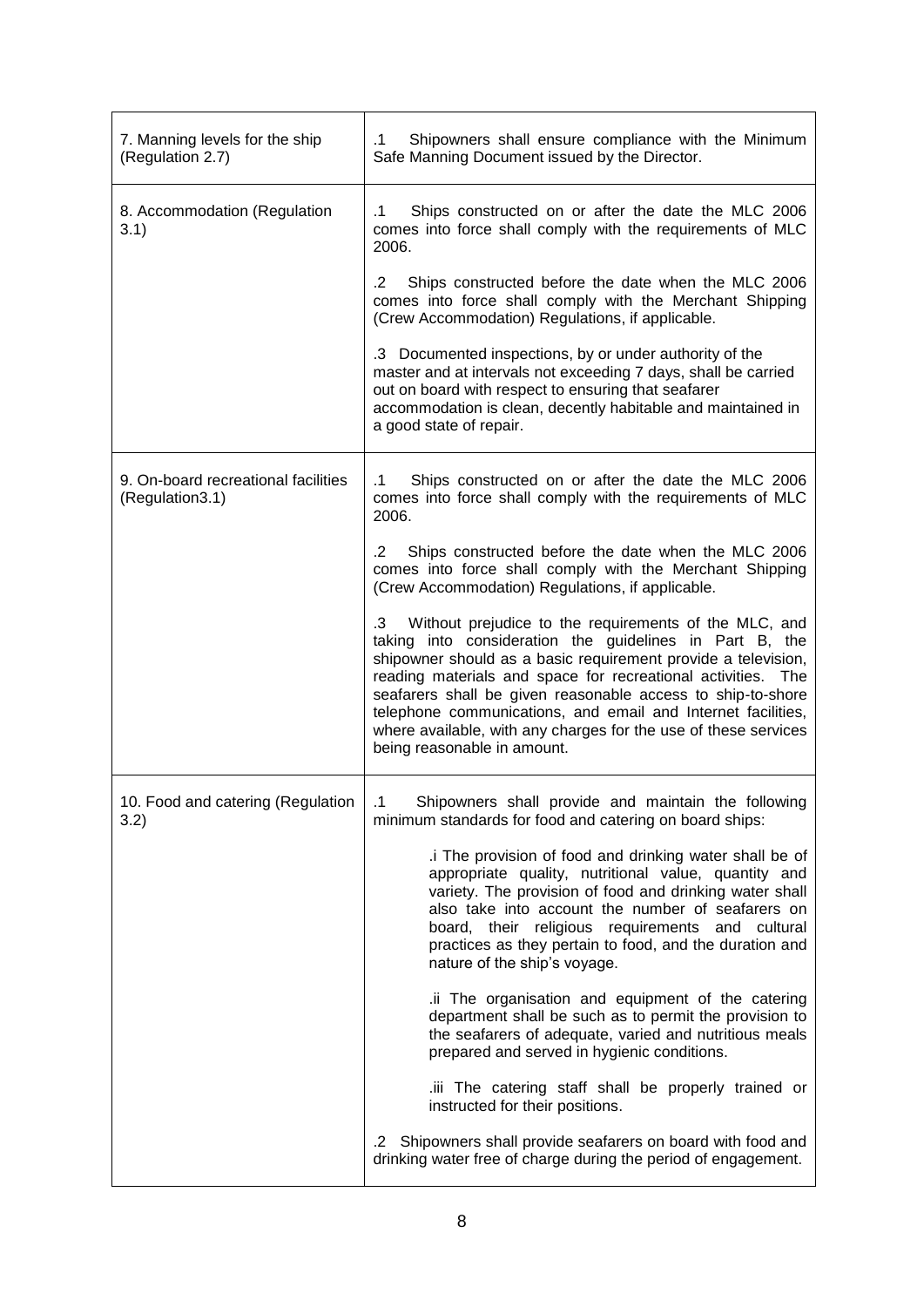|                                                                       | .3<br>Shipowners shall ensure that seafarers who are engaged<br>as ships' cooks are trained, qualified and found competent in<br>accordance with the requirements in Shipping Circular No xx of<br>2012, as updated from time to time on MPA website:<br>www.mpa.gov.sg.                                                                                                                                                                                                                                                                |
|-----------------------------------------------------------------------|-----------------------------------------------------------------------------------------------------------------------------------------------------------------------------------------------------------------------------------------------------------------------------------------------------------------------------------------------------------------------------------------------------------------------------------------------------------------------------------------------------------------------------------------|
|                                                                       | Documented inspections, by or under authority of the<br>.4<br>master and at intervals not exceeding 7 days, shall be carried<br>out on board with respect to:                                                                                                                                                                                                                                                                                                                                                                           |
|                                                                       | .i supplies of food and drinking water;                                                                                                                                                                                                                                                                                                                                                                                                                                                                                                 |
|                                                                       | .ii all spaces and equipment used for the storage and<br>handling of food and drinking water; and                                                                                                                                                                                                                                                                                                                                                                                                                                       |
|                                                                       | iii galley and other equipment for the preparation and<br>service of meals.                                                                                                                                                                                                                                                                                                                                                                                                                                                             |
|                                                                       | .5<br>No seafarer under the age of 18 shall be employed or<br>engaged or work as a ship's cook.                                                                                                                                                                                                                                                                                                                                                                                                                                         |
| 11. Health and Safety and<br>accident prevention (Regulation<br>(4.3) | Shipowners shall adopt, implement and promote<br>$\cdot$ 1<br>occupational safety and health policies and programmes on<br>board ships, including risk evaluation as well as training and<br>instruction of seafarers.                                                                                                                                                                                                                                                                                                                  |
|                                                                       | Shipowners shall provide and ensure reasonable<br>.2<br>precautions to prevent occupational accidents, injuries and<br>diseases on board, including measures to reduce and prevent<br>the risk of exposure to harmful levels of ambient factors and<br>chemicals as well as the risk of injury or diseases that may<br>arise from the use of equipment and machinery on board<br>ships.                                                                                                                                                 |
|                                                                       | .3 Shipowners shall ensure that on-board programmes for the<br>prevention of occupational accidents, injuries and diseases<br>and for continuous improvement in occupational safety and<br>health protection, involving seafarers' representatives and all<br>other persons concerned in their implementation, take into<br>account preventive measures, including engineering and<br>design control, substitution of processes and procedures for<br>collective and individual tasks, and the use of personal<br>protective equipment. |
|                                                                       | The shipowner or the master of the ship are required to<br>$-4$<br>report to the Director occurrences of occupational accidents,<br>injuries and diseases on board ships, and to also correct<br>unsafe conditions. Reports are required if the accident, injury<br>or disease renders the crew unfit for work for more than 3<br>consecutive days or hospitalised for at least 24 hours.                                                                                                                                               |
|                                                                       | $.5\,$<br>Shipowners conducting risk evaluation in relation to<br>management of occupational safety and health shall refer to<br>appropriate statistical information from their ships and from<br>general statistics provided by the Director.                                                                                                                                                                                                                                                                                          |
|                                                                       | Shipowners shall specify the duties of the master or a<br>.6<br>person designated by the master, or both, to take specific<br>responsibility for the implementation of and compliance with                                                                                                                                                                                                                                                                                                                                              |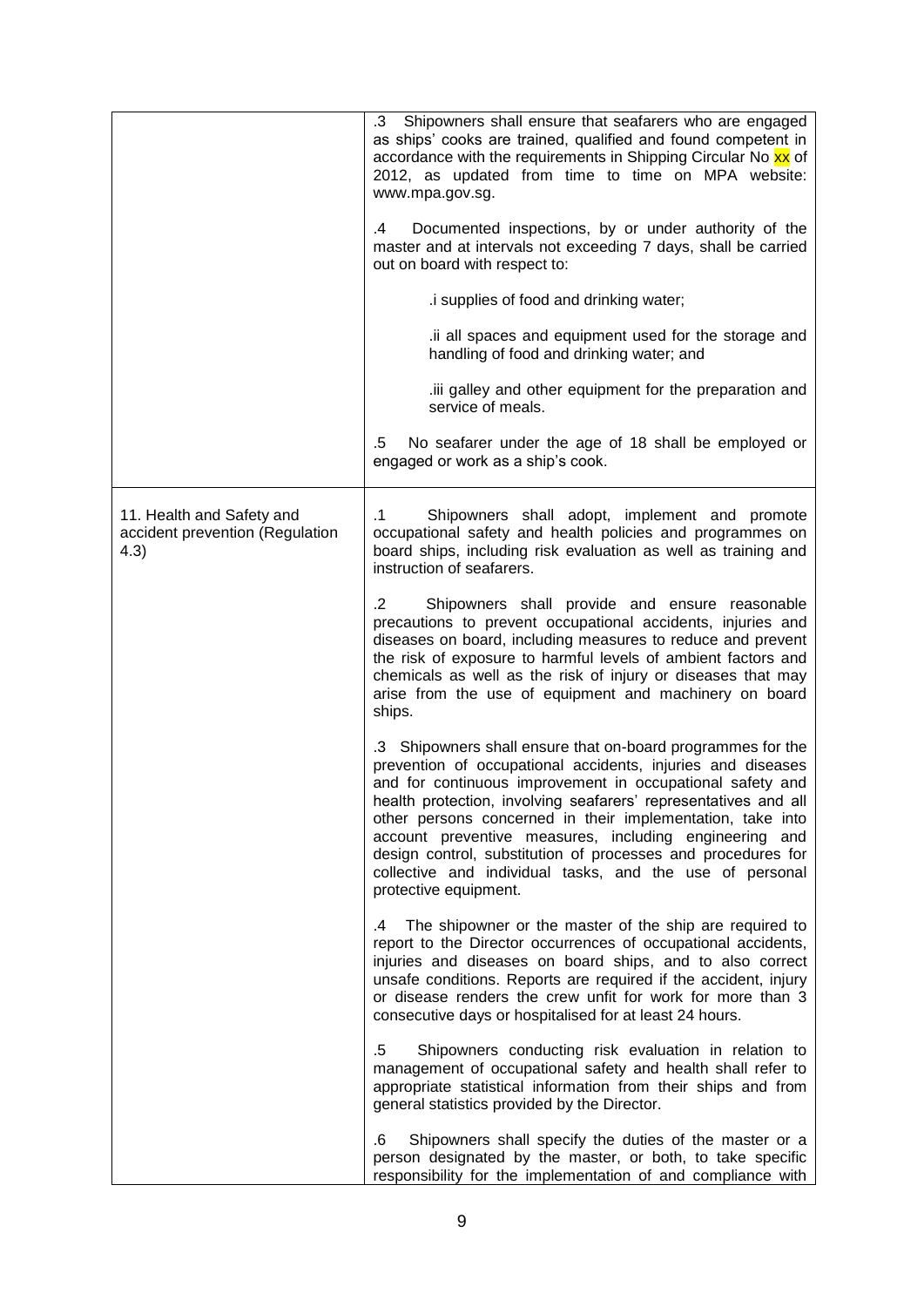|                                                       | the ship's occupational safety and health policies and<br>programmes. Shipowners shall also specify the authority of the<br>ship's seafarers appointed or elected as safety representatives<br>to participate in meetings of the ship's safety committee. Such<br>a committee shall be established on board a ship on which<br>there are five or more seafarers.<br>Shipowners shall pay special attention to the safety and<br>.7<br>health of seafarers under the age of 18.                                                                                                                                                                                                                                                                                                                                                                                                                                                                                                                                                                                           |
|-------------------------------------------------------|--------------------------------------------------------------------------------------------------------------------------------------------------------------------------------------------------------------------------------------------------------------------------------------------------------------------------------------------------------------------------------------------------------------------------------------------------------------------------------------------------------------------------------------------------------------------------------------------------------------------------------------------------------------------------------------------------------------------------------------------------------------------------------------------------------------------------------------------------------------------------------------------------------------------------------------------------------------------------------------------------------------------------------------------------------------------------|
| 12. On-board medical care<br>(Regulation 4.1)         | Shipowners shall ensure that:<br>$\cdot$ 1<br>.i there are measures for seafarers to be given prompt<br>and adequate medical care (including dental care) and<br>occupational health protection relevant to their duties<br>on board the ship;<br>.ii seafarers have the right to visit a doctor or dentist                                                                                                                                                                                                                                                                                                                                                                                                                                                                                                                                                                                                                                                                                                                                                              |
|                                                       | without delay in ports of call, where practicable;<br>iii medical care and health protection services while a<br>seafarer is on board ship or landed in a foreign port<br>are provided at no cost to the seafarer; and<br>there are measures for medical care to be of<br>.iv<br>preventive character such as health promotion and<br>education programmes.<br>The format of the medical report form prescribed by the<br>$\cdot$ 2                                                                                                                                                                                                                                                                                                                                                                                                                                                                                                                                                                                                                                      |
|                                                       | Director and which shall be used by shipmasters and relevant<br>onshore and on board medical personnel is contained in<br>Shipping Circular xx of 2012, as updated from time to time on<br>MPA website: www.mpa.gov.sg                                                                                                                                                                                                                                                                                                                                                                                                                                                                                                                                                                                                                                                                                                                                                                                                                                                   |
| 13. Onboard Complaint<br>Procedure (Regulation 5.1.5) | Shipowners shall ensure that all ships have the on board<br>.1<br>complaint procedures, as prescribed by the Director, for the<br>fair, effective and expeditious handling of seafarer complaints<br>alleging breaches of MLC 2006.<br>Shipowners shall ensure that all seafarers working on<br>.2<br>board any ship have a copy of the on board complaint<br>procedures, as prescribed by the Director. This shall include<br>contact information for the competent authority in the flag State<br>[MPA to provide contact information] and, where different, in<br>the seafarers' country of residence, and the name of a person<br>or persons on board the ship who can, on a confidential basis,<br>provide seafarers with impartial advice on their complaint and<br>otherwise assist them in following the complaint procedures<br>available to them on board the ship.<br>The on board complaint procedures, as prescribed by the<br>.3<br>Director, is contained in Shipping Circular xx of 2012, as<br>updated from time to time on MPA website: www.mpa.gov.sg |
| 14. Payment of wages<br>(Regulation 2.2)              | Shipowners shall ensure that payments due to seafarers<br>.1<br>are paid at no greater than monthly intervals and in<br>accordance with the seafarer employment agreement, and                                                                                                                                                                                                                                                                                                                                                                                                                                                                                                                                                                                                                                                                                                                                                                                                                                                                                           |